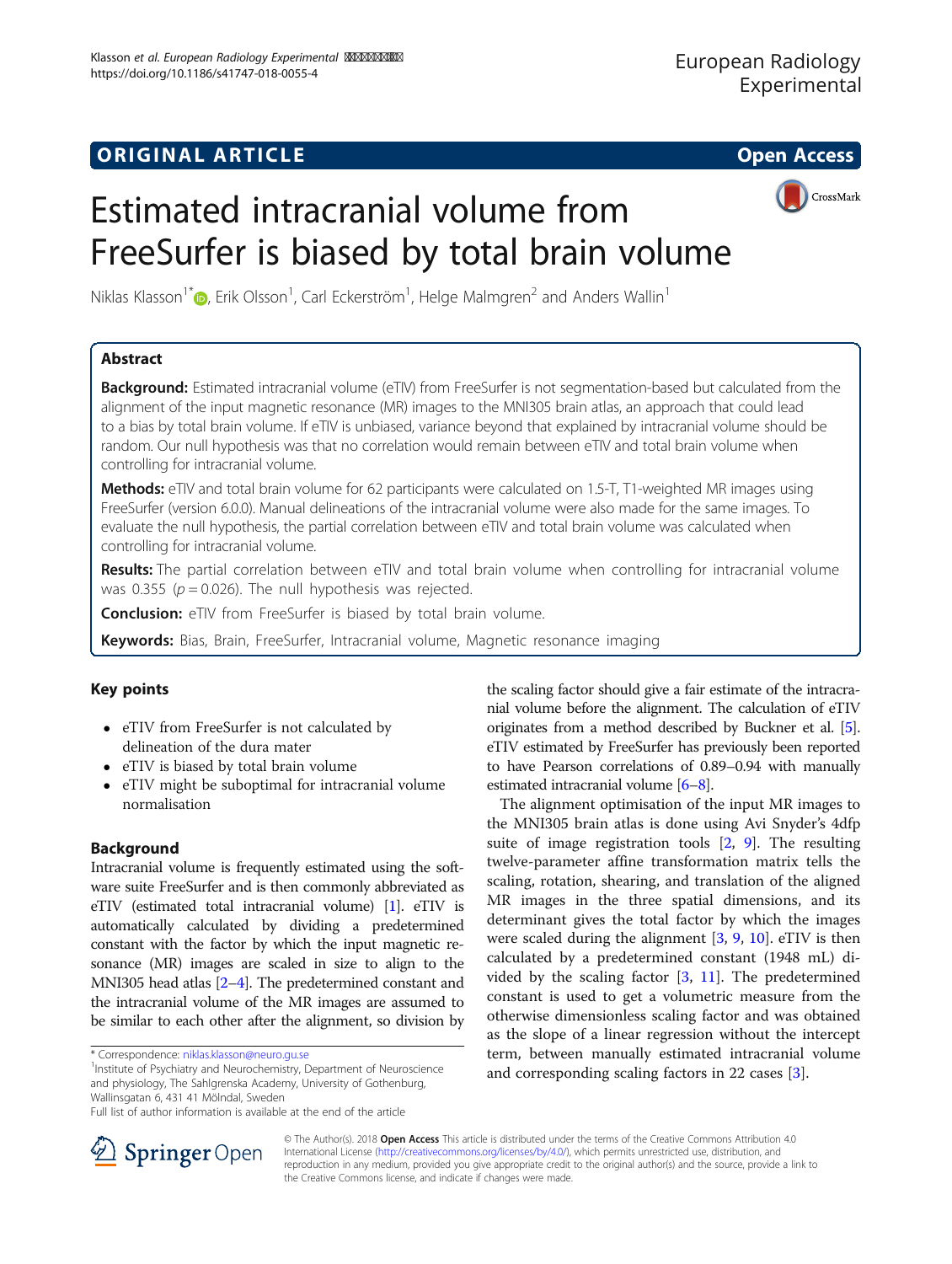<span id="page-1-0"></span>A potential problem of eTIV is that it is derived by the alignment of intensities not only in the skull, but also in the cerebrospinal fluid, fat, and brain tissue [\[12](#page-5-0)]. If a flawless alignment of brain tissues alone was done, the resulting scaling factor would be equal to the total brain volume of the atlas divided by the total brain volume of the MR images. Then, as both the predetermined constant and the brain volume of the atlas are constants, eTIV would become proportional to the total brain volume of the MR images and, therefore, depending on brain atrophy. The question is if the additional contribution of non-brain voxels to the alignment removes such a bias.

If eTIV is not biased, its variance should be random beyond that explained by the true intracranial volume. Our null hypothesis is that no correlation will remain between eTIV and total brain volume when controlling for fully delineated intracranial volume.

### **Methods**

Thirty-three memory clinic patients and 29 healthy controls were included from the Gothenburg MCI study [[13,](#page-5-0) [14\]](#page-5-0). These participants had already been included in two previous studies about manual estimation of intracranial volume [[15](#page-5-0), [16\]](#page-5-0). The patients were classified as having either subjective cognitive impairment, mild cognitive impairment or probable dementia by the global deterioration scale for assessing cognitive impairment [[14,](#page-5-0) [17\]](#page-5-0). Demographics are shown in Table 1.

For each participant, MR images acquired with a three-dimensional, T1-weighted, magnetisation-prepared, rapid gradient echo (inversion recovery/gradient recalled) sequence on a 1.5-T Symphony scanner (Siemens Healthineers, Erlangen, Germany) were available. The acquisition parameters were as follows: inversion time 820 ms;

|  |  | Table 1 Demographics |  |
|--|--|----------------------|--|
|--|--|----------------------|--|

repetition time 1610 ms; echo time 2.38 ms; flip angle 15°; field of view  $250 \times 203$  mm; matrix  $512 \times 416$ ; acquisition pixel spacing  $1.0 \times 1.0$ , reconstruction pixel spacing  $0.49 \times$ 0.49 mm; slice thickness 1 mm; spacing between slices 1 mm (no interslice gap); receiver bandwidth 220 Hz/ pixel; number of slices 192; acquisition time 1.7–2.4 min; body transmit coil type.

#### Manually estimated intracranial volume

The manual estimates of intracranial volume were included from a previous study [\[15\]](#page-5-0) where the same participants and MR images were used. In the previous study, the intracranial volumes were estimated by delineating all sagittal intracranial areas in the MR images following the protocol described by Eritaia et al. [\[18](#page-5-0)].

#### FreeSurfer estimates

eTIV and total brain volumes were calculated using FreeSurfer version 6.0.0 run on a MacPro 3.1 with two quad-core Intel Xeon 2.8-GHz, 64-bit processors, 8 GB of RAM, and Mac OS X version 10.8.5 (Apple Inc., Cupertino, CA, USA). The brain volume estimation in FreeSurfer is an automatic classification of voxels into brain tissue labels, described by Fischl et al. [\[19](#page-5-0)].

Visual inspection of the alignments from which eTIV was calculated did not reveal any obvious errors, so no exclusion because of alignment errors was performed. Visual inspection of the brain volume segmentations revealed partial inclusion of dura mater, missed voxels of cortex, partial inclusion of sinuses, and, in some cases, partial inclusion of porous bone. We did correct for these errors following the guidelines [[20\]](#page-5-0). The error checking and corrections were done blinded to participant age, gender, and cognitive status.

| Group                  | All participants   | Healthy controls  | Probable dementia  |  |  |
|------------------------|--------------------|-------------------|--------------------|--|--|
| Number of participants | 62                 | 29                | 25                 |  |  |
| Gender (male/female)   | 23/39              | 8/21              | 11/14              |  |  |
| Age (years)            | $66.1 \pm 8.0$     | $66.4 \pm 7.5$    | $65.5 \pm 8.8$     |  |  |
| Education (years)      | $11.0$ (6.0, 23.0) | 11.5(7.0, 15.0)   | $10.0$ (6.0, 23.0) |  |  |
| <b>MMSE</b>            | 28.5 (16.0, 30.0)  | 30.0 (27.0, 30.0) | 25.0 (16.0, 30.0)  |  |  |
| $ICV$ (mL)             | $1506 \pm 154$     | $1498 \pm 144$    | $1512 \pm 172$     |  |  |
| eTIV (mL)              | $1566 \pm 158$     | $1563 \pm 154$    | $1566 \pm 171$     |  |  |
| TBV (mL)               | $1118 \pm 120$     | $1116 \pm 113$    | $1110 \pm 138$     |  |  |
| eTIV versus ICV (mL)   | $59 \pm 44$        | $65 \pm 46$       | $53 \pm 42$        |  |  |
| eTIV versus ICV (%)    | $4.0 \pm 3.1$      | $4.4 \pm 3.2$     | $3.6 \pm 2.9$      |  |  |
|                        |                    |                   |                    |  |  |

Age, manually delineated intracranial volumes (ICV), FreeSurfer estimated intracranial volumes (FTV), total brain volumes (TBV), and the difference between ICV and eTIV (eTIV versus ICV) written as millilitres (mL) and percent of ICV are all described with means and standard deviations, while education and Mini-Mental State Examination (MMSE) are described with medians with minimum and maximum values enclosed in brackets. Gender is given as the number of males and females. Descriptive statistics of the sample subgroups "Healthy controls" and "Probable dementia" are presented to allow for comparisons with samples from similar previous studies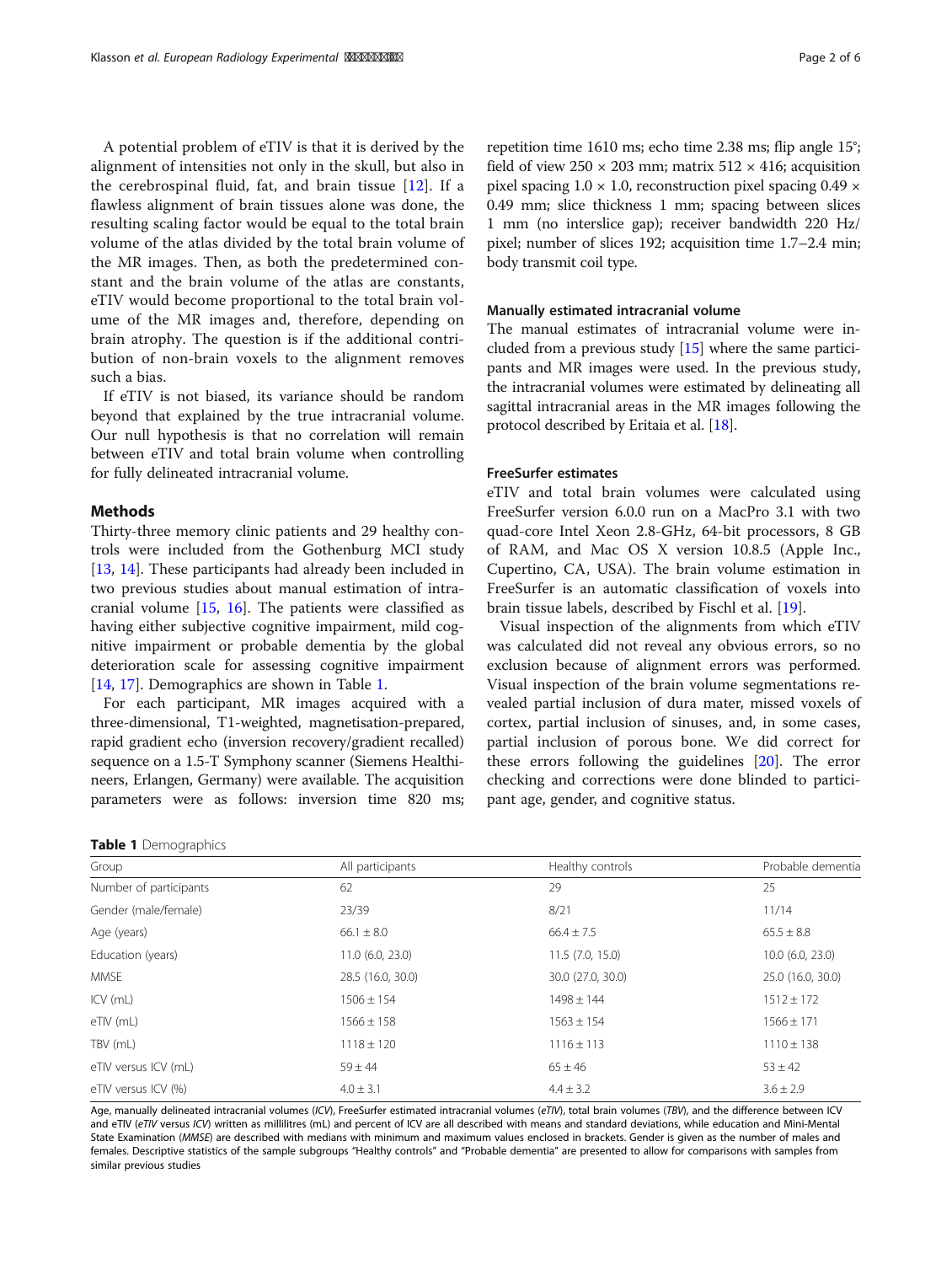#### Statistical analysis

The median partial correlation [\[21\]](#page-5-0) between eTIV and total brain volume when controlling for intracranial volume was calculated using delete-two Jackknife resampling [[22](#page-5-0), [23](#page-5-0)]. The null hypothesis was then tested using the Jackknife replicate with the lowest partial correlation to assure that no pair of data points had an exceptionally large impact on the partial correlation. The alpha value was set to 0.05. By simulation (Additional file [1](#page-4-0)), the risk of a false positive finding in the current setting should be about 5% or less, assuming that the manual estimates of intracranial volume have a Pearson correlation of 0.99 or higher to actual intracranial volume. Further, Pearson correlations were calculated between intracranial volume, eTIV, and total brain volume. All statistics were performed in MATLAB version R2015b (Mathworks, Natick, MA, USA).

#### Results

The Jackknife replicate with the lowest partial correlation between eTIV and total brain volume when controlling for intracranial volume showed a significant correlation of 0.290 ( $p = 0.026$ ). The median partial correlation for all Jackknife replicates was 0.355. Thus, about 13% ( $\approx 0.355^2$ ) x 100) of the variance in eTIV that was not explained by intracranial volume was explained by total brain volume.

The Pearson correlation coefficient between intracranial volume and eTIV was 0.960 for all participants, 0.954 for the controls, and 0.971 for participants with probable dementia. The Pearson correlation coefficient between intracranial volume and total brain volume was 0.921 for all participants, 0.934 for the controls, and 0.919 for participants with probable dementia. The Pearson correlation coefficient between eTIV and total brain volume was 0.923 for all participants, 0.928 for the controls, and 0.921 for participants with probable dementia.

On average, eTIV overestimated the intracranial volume by 4% (Table [1](#page-1-0)).

## **Discussion**

Our study found a significant partial correlation between eTIV and total brain volume when controlling for intracranial volume, so the null hypothesis was rejected. This finding implies that eTIV is biased by total brain volume and reinforces the doubts about eTIV construct validity. Unfortunately, the strong collinearity between intracranial volume and total brain volume makes it difficult to determine the exact extent of the bias.

Two longitudinal studies have previously evaluated the possibility of a total-brain-volume-dependent bias in eTIV estimation. To assess the bias, both studies calculated the Pearson correlation coefficient between the change in total brain volume and the change in eTIV over time [\[7](#page-4-0), [24\]](#page-5-0). One of these studies found a Pearson correlation coefficient of 0.515 ( $p = 0.05$ ,  $n = 11$ ) when using FreeSurfer version 3.0.2 in participants with frontal lobe dementia [\[24](#page-5-0)]. The other study did not see any tendency towards a significant Pearson correlation when using FreeSurfer version 5.1.0 in healthy elderly  $(p = 0.892, r = -0.019, n = 53)$  [[7\]](#page-4-0). The small number of participants in the first of these studies might have contributed to the non-significant finding. In the second study, an increase in both the manual estimates of intracranial volume and eTIV was seen between baseline and follow-up. According to Nordenskjöld et al. [[7\]](#page-4-0), these volume increases might have been the effect of a system upgrade of the MR scanner, which could have interfered with the results.

Besides the use of different study designs, an explanation to why a total-brain-volume-dependent bias was seen in the present study and indicated by Pengas et al. [[24\]](#page-5-0), but not by Nordenskjöld et al. [\[7](#page-4-0)], could be the use of different participant groups. The MNI305 atlas is based on healthy young adults and the atlas brain has fairly small lateral ventricles. With larger lateral ventricles in the images to analyse, the ventricular volume might act to increase the size of the atlas during the alignment, thus counteracting the effect of cortical atrophy on eTIV. Further, cortical atrophy that only widens the sulci will likely have less impact on the alignment with regard to a total-brain-volume-dependent bias, as parts of the outer border of the brain still lies close to the dura mater. Conversely, a cortical atrophy that locally or globally retracts the gyri in combination with less ventricular enlargement might result in the brain-volume-dependent-bias to become more apparent. This could explain why Pengas et al. [[24\]](#page-5-0) almost found a significant bias though only following 11 participants; all of them had frontal lobe dementia. It could also explain why only a small bias was found in the present study where both healthy elderly and patients with different dementia diseases were included, and could help explaining why no bias was detected by Nordenskjöld et al. [\[7](#page-4-0)].

The Pearson correlation between eTIV and intracranial volume is stronger in the present study  $(r = 0.96)$  than in previously published studies. The Pearson correlation coefficient between eTIV and manually estimated intracranial volume typically ranges between 0.89 and 0.94  $[6–8]$  $[6–8]$  $[6–8]$  $[6–8]$ . The mean percentage error in eTIV in the dementia group in the present study is similar to that found by Malone et al. (+ 3.7%) [[8\]](#page-4-0), who evaluated eTIV estimated from 288 participants with probable Alzheimer's disease. In the study by Nordenskjöld et al. [[7\]](#page-4-0), FreeSurfer also tended to overestimate intracranial volume, but in spite of the possible scanner drift, the average overestimation of eTIV decreased with age. According to the expected total-brain-volume-dependent bias in eTIV, eTIV should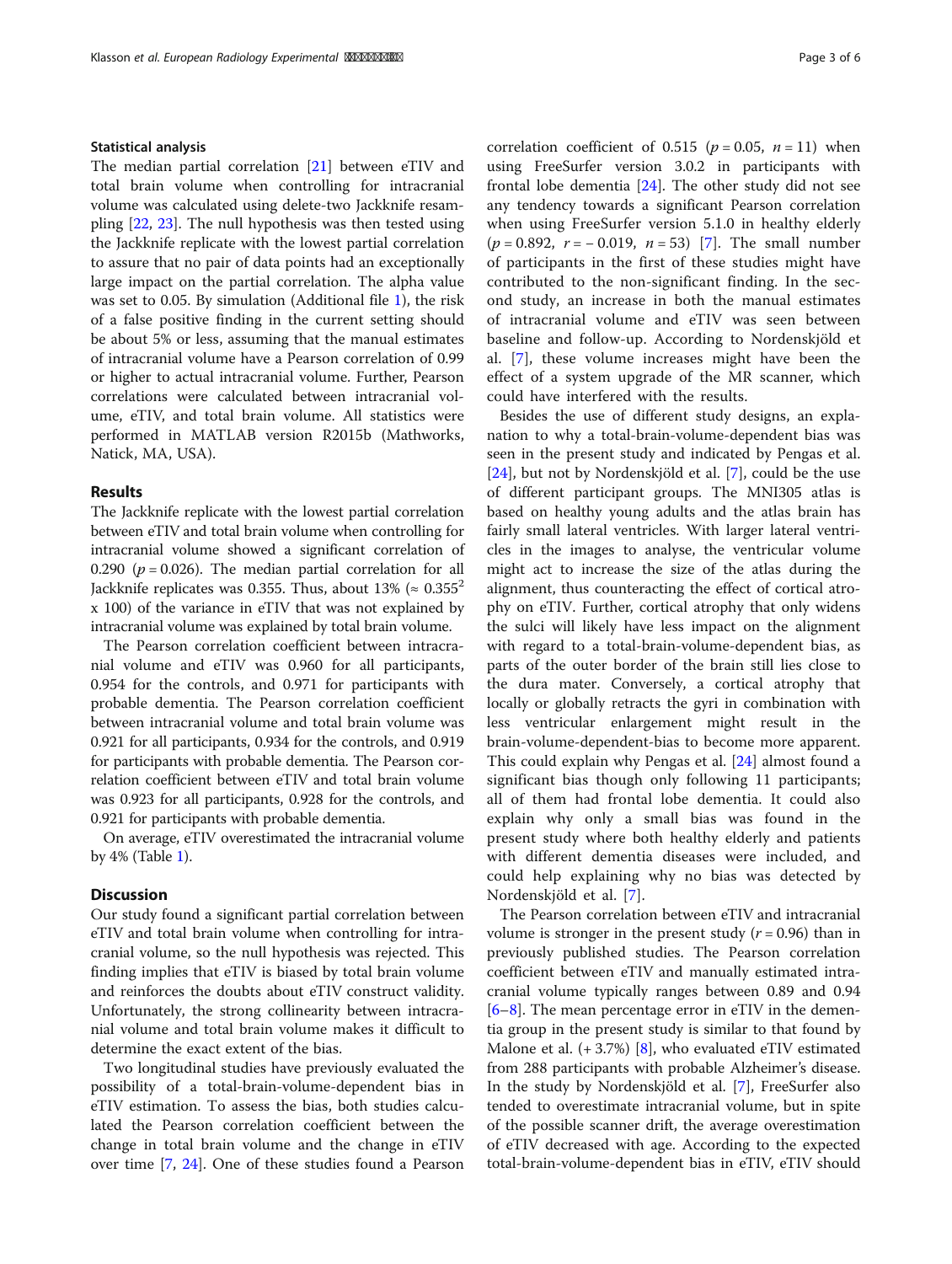<span id="page-3-0"></span>In a study by Hansen et al. [[25\]](#page-5-0), normalisation by eTIV decreased the sample sizes needed to detect a volume difference in hippocampal volume between two hypothetical groups. Linear normalisation by eTIV even outperformed linear normalisation using more valid estimates. However, it seems to be assumed that the mean volume difference between the two groups will not be affected by normalisation. Under this assumption, the smallest sample sizes will be achieved using intracranial volume estimates that explain the most variance in the volume of interest. The additional variance that eTIV explains compared to the more valid estimates risks being variance due to the total-brain-volume-dependent bias, which in reality might reduce the mean volume difference between the two groups during normalisation, thus reducing the gain of the normalisation.

Voevodskaya et al. [[26\]](#page-5-0) have evaluated ratio and linear regression normalisation when using eTIV from FreeSurfer version 5.1.0. In their study, there was only a very slight advantage in classification performance between controls, participants with mild cognitive impairment, and patients with Alzheimer's disease when using hippocampal volumes normalised by eTIV instead of raw hippocampal volumes. The combined impression from two studies by Westman et al. [\[27](#page-5-0)] and Zhou et al. [[28\]](#page-5-0) is that ratio normalisation with eTIV is not beneficial for multivariate classification of controls and patients with Alzheimer's disease, and questionable for univariate classification models. The small benefit of eTIV normalisation in these three studies could be due to a number of reasons, such as: (1) the total-brain-volume-dependent bias in eTIV; (2)

the choice of normalisation method; and (3) the reduced need of normalisation when comparing groups with large mean volume differences.

In studies where total brain volume loss is small, the bias in eTIV will be small too, but even then it is probably better to use manual estimates of intracranial volume or even the total brain volume estimate from FreeSurfer. Lehmann et al. [[29](#page-5-0)] report a Pearson correlation coefficient of  $r \ge 0.98$  between manually estimated total brain volume and the total brain volume estimate from FreeSurfer, a correlation stronger than those reported between eTIV and manual estimates of intracranial volume [\[6](#page-4-0)–[8\]](#page-4-0). Thus, for samples with small total brain volume loss, total brain volume should have a better chance to reduce variance explained by premorbid total brain volume than eTIV has.

When troubleshooting the output from the FreeSurfer analyses, it is recommended to inspect the atlas alignment and correct it if necessary. The instructions for manual correction of the atlas alignment states that: "The goal is to stretch, translate, and rotate your moveable volume so that the two brains look as similar as possible, at least along the key anatomical points (anterior/posterior commissures, the temporal lobes in the coronal plane, and the midline cut)" [\[10](#page-4-0)]. The two brains mentioned in the instruction are those from the input MR images and the atlas (the movable volume). Following these instructions, there is a risk that eTIV is made to depend even more on the brain, as the alignment of the intracranial cavity or the skull is not considered.

Besides FreeSurfer, other automatic approaches for intracranial volume estimation exist. While these methods produce estimates with correlations between 0.86 and 0.99 to manually estimated intracranial volumes  $[7, 8, 30, 31]$  $[7, 8, 30, 31]$  $[7, 8, 30, 31]$  $[7, 8, 30, 31]$  $[7, 8, 30, 31]$  $[7, 8, 30, 31]$  $[7, 8, 30, 31]$  $[7, 8, 30, 31]$ , they too need more



Fig. 1 Illustration of FreeSurfer atlas alignment for estimation of intracranial volume. a T1-weighted image of a participant with frontal lobe dementia. **b** MNI305 atlas aligned to the T1-weighted image. c T1-weighted image with the aligned atlas overlaid and the intracranial surface of the atlas delineated (pink). d T1-weighted image with the brain surface (blue contour), the intracranial surface of the atlas (pink), and the actual intracranial surface (green) delineated; the atlas surface (pink) seems to follow an outer perimeter set by the gyri rather than following the intracranial surface (green)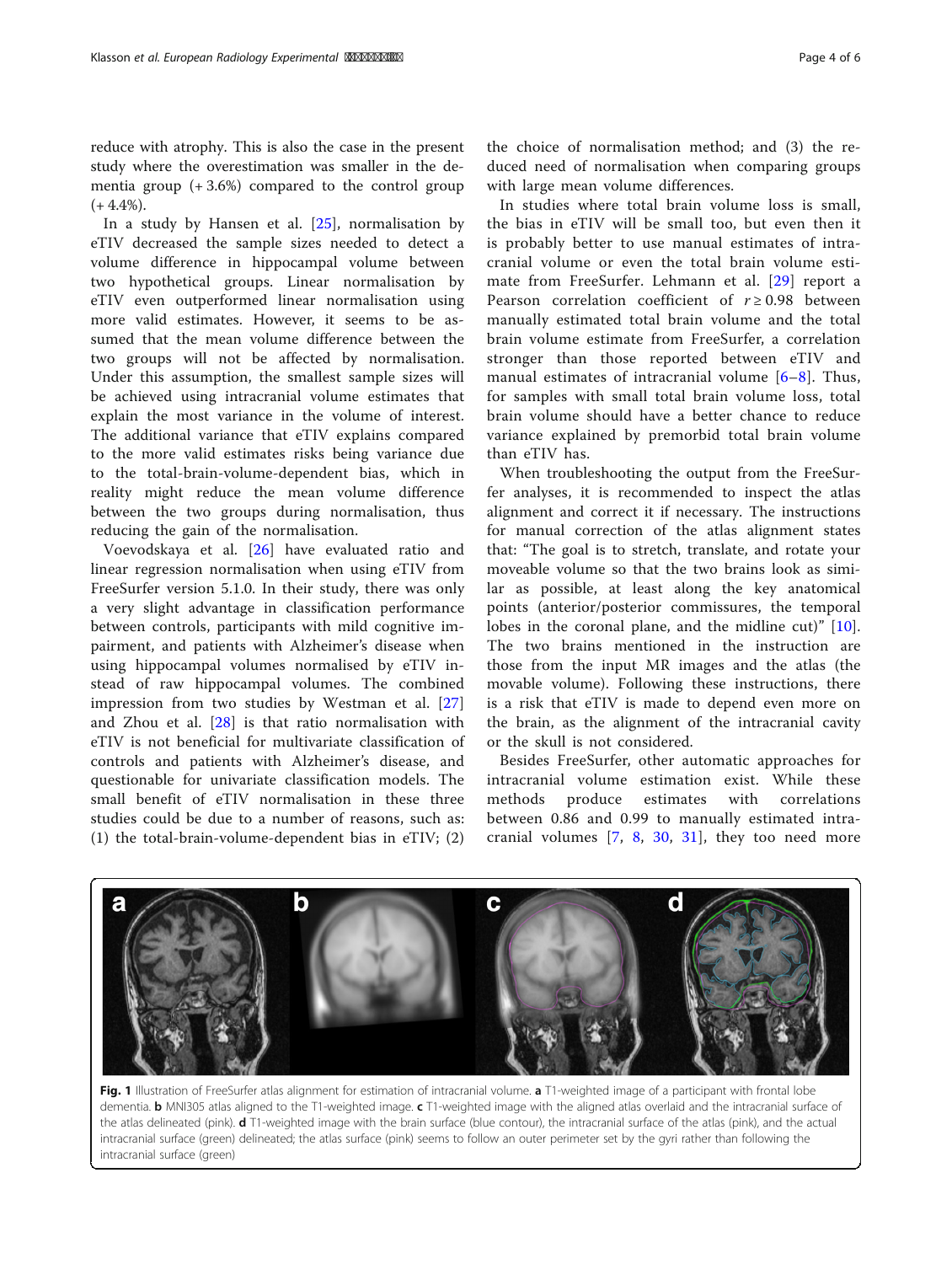<span id="page-4-0"></span>thorough evaluation. For now, manual estimation by the delineation of the dura mater is the safest way to obtain valid intracranial volume estimates in T1-weighted MR imaging. Just by delineating two selected intracranial areas, estimates with Pearson correlation coefficients to fully delineated intracranial volumes above 0.99 may be achieved [[16\]](#page-5-0). The delineation of the dura mater minimises the risk of bias by brain morphology or total brain volume.

The present study has limitations. Our interpretation of the rejected null hypothesis assumes that the manually delineated intracranial volume captures most of the variance of the actual intracranial volume. If this would not be true, the correlation between eTIV and total brain volume that is not explained by the intracranial volume estimates could be due to erroneously disregarded variance. However, the estimation approach behind eTIV, our use of fully delineated intracranial volume and the well-defined dura mater in the MR images (see Fig. [1](#page-3-0)) make such an explanation improbable. In addition, the exact extent of total-brain-volume-dependent bias in eTIV cannot be determined using the methodology of the present study and remains an issue for further investigations. Finally, we note that another issue for further investigation is how the total-brain-volume-dependent bias in eTIV varies with the use of MR scans with different acquisition parameters, field strengths, and scanner manufacturers.

In conclusion, we showed that eTIV from FreeSurfer is biased by total brain volume. Before more thorough evaluations or methodological improvements of eTIV become available, the use of eTIV in normalisation of regional brain volume should be considered with care.

#### Additional file

[Additional file 1:](https://doi.org/10.1186/s41747-018-0055-4) Simulation script that evaluates the delete-two Jackknife resampling approach that was used in the partial correlation analysis of the present study. The simulation evaluates the risk of getting a false positive finding if there is no total-brain-volume-dependent bias in estimated total intracranial volume from FreeSurfer. The different parameters in the MATLAB script may be changed to see how the risk of getting a false positive finding changes. The current parameters were set to resemble those of the present study. (M 12 kb)

#### Abbreviations

eTIV: Estimated total intracranial volume from FreeSurfer; MR: Magnetic resonance

#### Availability of data and materials

Requests to access the imaging data or the software used for manual delineations should be sent to the corresponding author. FreeSurfer was freely available for download at the time of publication [\(https://surfer.nmr.mgh.harvard.edu/fswiki/](https://surfer.nmr.mgh.harvard.edu/fswiki/)).

#### Funding

The present study was funded by contributions from Hjalmar Svensson Foundation (HJSV2012032, HJSV201348), the Gothenburg Foundation for Neurological Research (Insamlingsstiftelsen för neurologisk forskning), Wilhelm och Martina Lundgrens Vetenskapsfond (vet1-284/2013), the

Swedish Research Council (2014-5182-117745-36), and the Sahlgrenska University Hospital.

#### Acknowledgements

Thanks to colleagues at the Memory Clinic in Mölndal, MedTech West, and the Department of Radiology in Mölndal.

#### Authors' contributions

NK conceived and designed the study, did the manual delineations of the intracranial volumes, performed the FreeSurfer analyses, performed the statistical analyses, and drafted the manuscript. Dr. EO and Professor emeritus HM helped to design the study and to draft the manuscript. Dr. CE and Professor emeritus AW helped to draft the manuscript. All authors read and approved the final manuscript.

#### Ethics approval and consent to participate

The present study is a substudy of the Gothenburg MCI study. All participants provided written informed consent to participate in the Gothenburg MCI study. The Gothenburg MCI study complies with the Declaration of Helsinki, and the Ethical Review Board in Gothenburg has approved the study (diary number: L091-99, 1999, T479-11, 2011).

#### Consent for publication

Not applicable

#### Competing interests

The authors declare that they have no competing interest.

#### Publisher's Note

Springer Nature remains neutral with regard to jurisdictional claims in published maps and institutional affiliations.

#### Author details

<sup>1</sup>Institute of Psychiatry and Neurochemistry, Department of Neuroscience and physiology, The Sahlgrenska Academy, University of Gothenburg, Wallinsgatan 6, 431 41 Mölndal, Sweden. <sup>2</sup>Institute of Medicine, Department of Internal medicine and clinical nutrition, The Sahlgrenska Academy, University of Gothenburg, Box 400, SE-405 30 Gothenburg, Sweden.

#### Received: 25 January 2018 Accepted: 21 June 2018 Published online: 19 September 2018

#### References

- 1. Fischl B (2012) FreeSurfer. Neuroimage 62:774–781
- 2. talairach\_avi. [https://surfer.nmr.mgh.harvard.edu/fswiki/talairach\\_avi](https://surfer.nmr.mgh.harvard.edu/fswiki/talairach_avi). Accessed 1 Feb 2016
- 3. eTIV. <http://www.freesurfer.net/fswiki/eTIV>. Accessed 24 Jan 2018
- 4. Evans AC, Collins DL, Mills SR, Brown ED, Kelly RL, Peters TM (1993) 3d statistical neuroanatomical models from 305 MRI volumes. Nucl Sci Symp Med Imaging Conf 1-3:1813–1817. [https://doi.org/10.1109/NSSMIC.](https://doi.org/10.1109/NSSMIC.1993.373602) [1993.373602](https://doi.org/10.1109/NSSMIC.1993.373602)
- 5. Buckner RL, Head D, Parker J et al (2004) A unified approach for morphometric and functional data analysis in young, old, and demented adults using automated atlas-based head size normalization: reliability and validation against manual measurement of total intracranial volume. Neuroimage 23:724–738
- 6. Shen L, Saykin AJ, Kim S et al (2010) Comparison of manual and automated determination of hippocampal volumes in MCI and early AD. Brain Imaging Behav 4:86–95
- 7. Nordenskjöld R, Malmberg F, Larsson EM et al (2013) Intracranial volume estimated with commonly used methods could introduce bias in studies including brain volume measurements. Neuroimage 83:355–360
- 8. Malone IB, Leung KK, Clegg S et al (2015) Accurate automatic estimation of total intracranial volume: a nuisance variable with less nuisance. Neuroimage 104:366–372
- 9. talairach. [https://surfer.nmr.mgh.harvard.edu/fswiki/talairach.](https://surfer.nmr.mgh.harvard.edu/fswiki/talairach) Accessed 24 Jan 2018
- 10. Fixing bad output from the Talairach registration. [http://surfer.nmr.mgh.](http://surfer.nmr.mgh.harvard.edu/fswiki/FsTutorial/Talairach_freeview) [harvard.edu/fswiki/FsTutorial/Talairach\\_freeview](http://surfer.nmr.mgh.harvard.edu/fswiki/FsTutorial/Talairach_freeview). Accessed 24 Jan 2018
- 11. Release Notes. [https://surfer.nmr.mgh.harvard.edu/fswiki/](https://surfer.nmr.mgh.harvard.edu/fswiki/PreviousReleaseNotes) [PreviousReleaseNotes](https://surfer.nmr.mgh.harvard.edu/fswiki/PreviousReleaseNotes). Accessed 24 Jan 2018